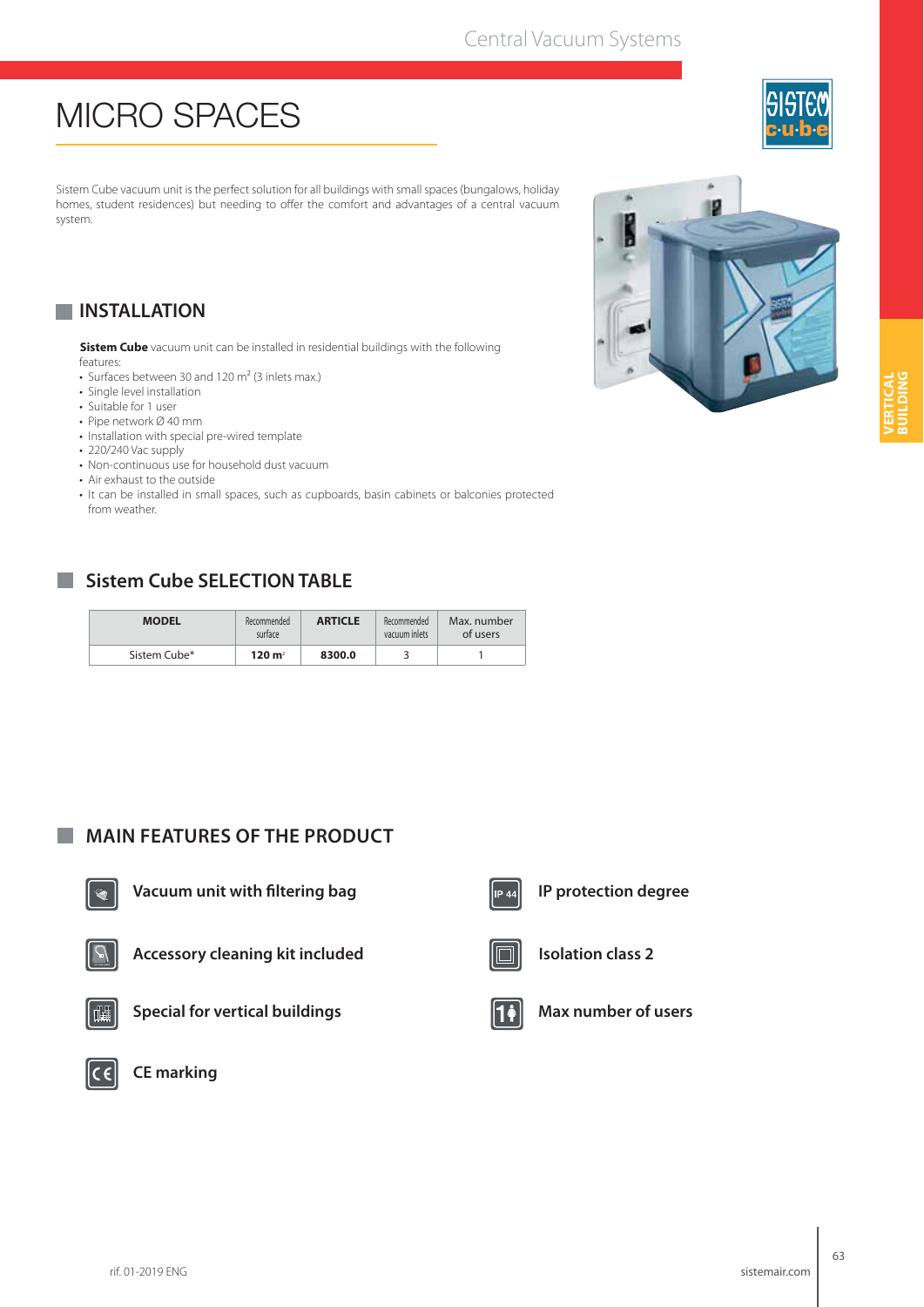# **SISTEM CUBE**

### **Technical features**

#### **1 - Ø 40 mm pipe network, special for installations with reduced screed depth.**

Sistem Cube vacuum unit has been designed for installations with **40 mm diameter pipe network** and is suitable for all situations where the floor screed has a reduced depth, or the existing installations have many overlapping pipes.



#### **2 - Easy to install, thanks to its special installation template (art. 8300.10)**

The installation template is the connection frame of Sistem Cube vacuum unit, it has been designed for easy and quick installation and its dust-inlet and air vent connections can rotate 360 degrees.

**Note: vacuum and discharge connections are made on the template, together with electrical connections to micro line and supply network.**



### **3 - The vacuum unit perfect for small spaces**



Thanks to its **small size**, Sistem Cube vacuum unit can be installed inside the kitchen cabinet, the wardrobe, behind the curtains or in any situation where it is possible to install a 30 cm cube.

This space doesn't need ventilation, as Sistem Cube vacuum unit has a direct-cooling motor without air inlet for cooling, because air is taken from vacuum inlets.

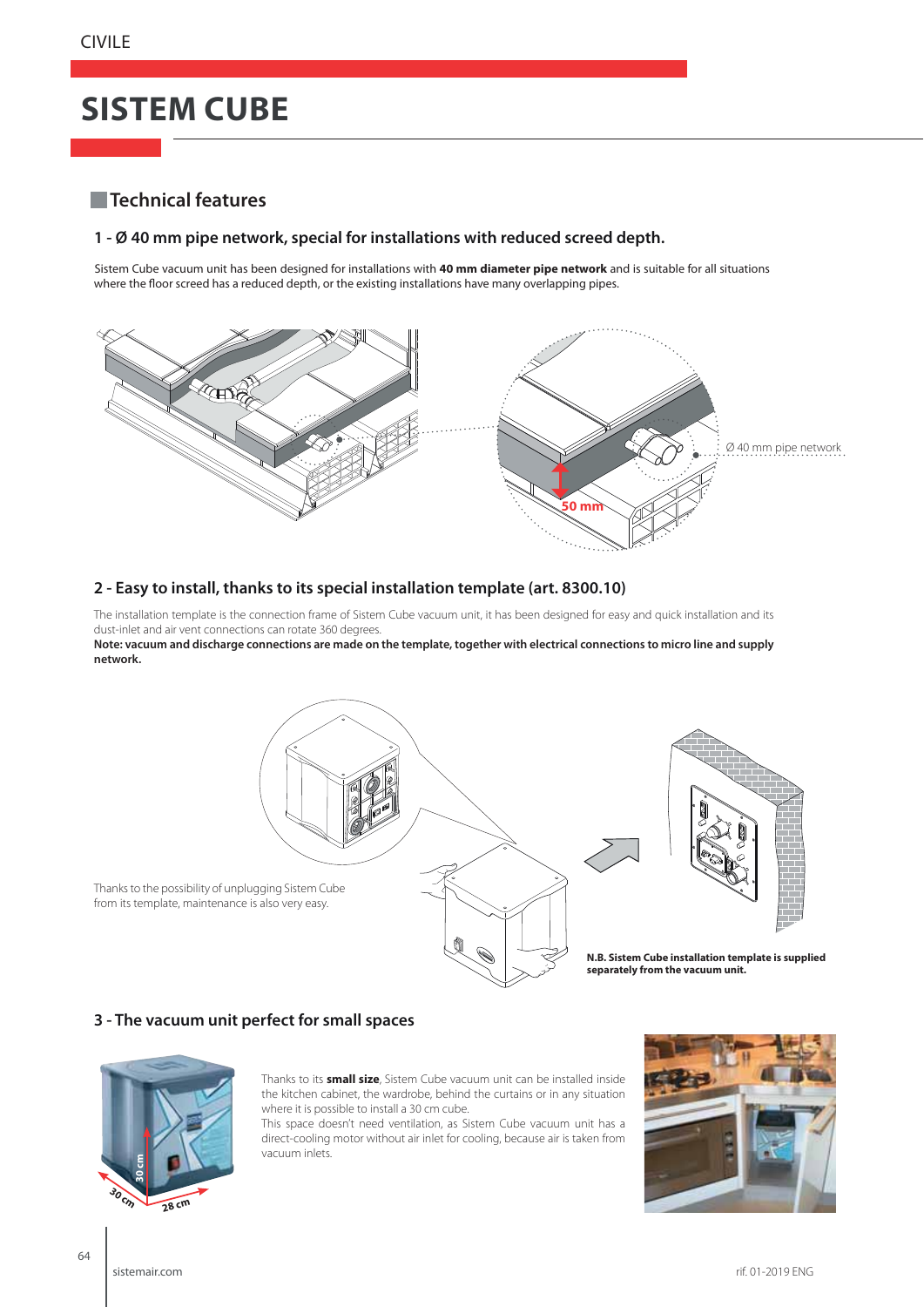## **SISTEM CUBE SECTION**

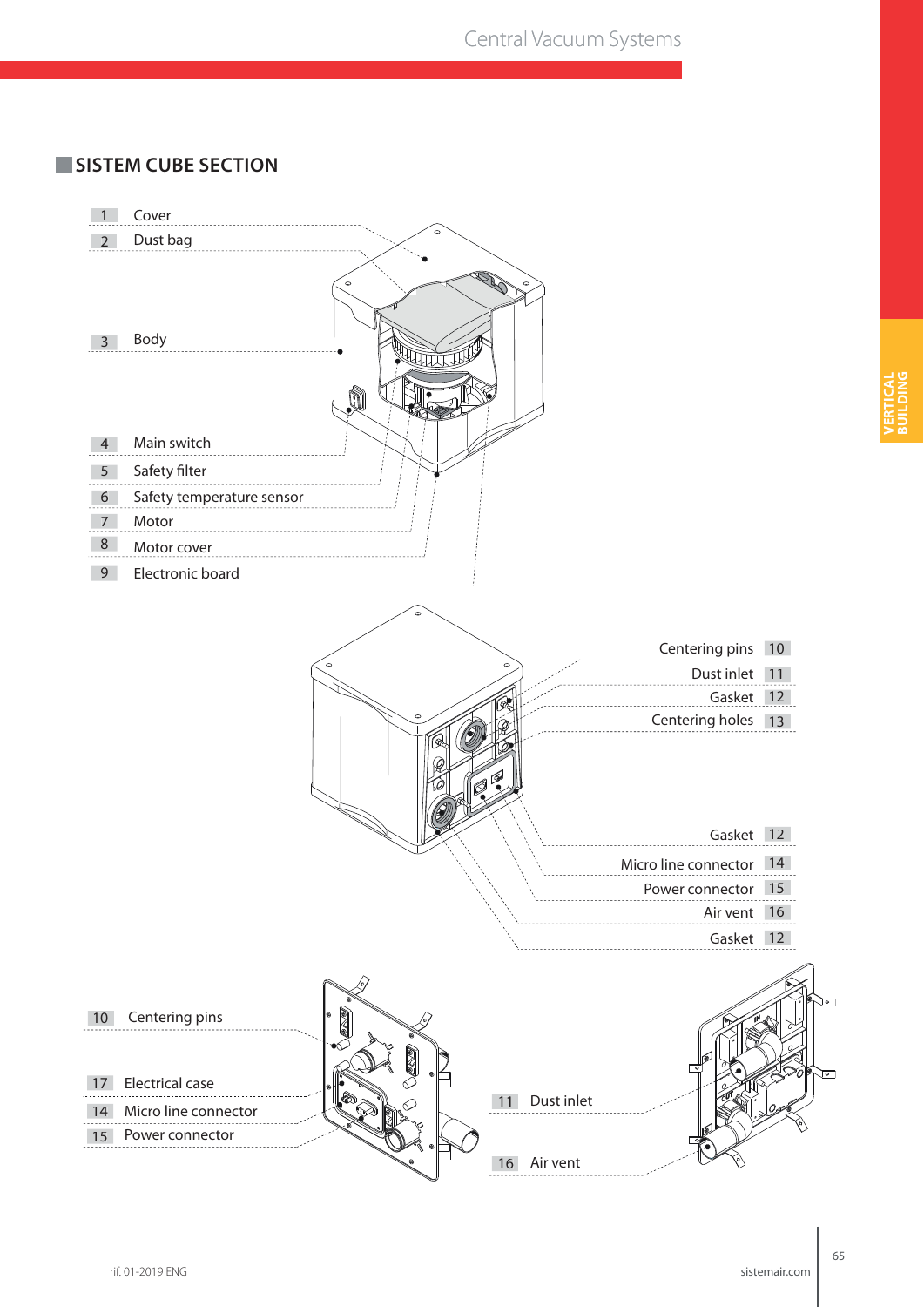## **SISTEM CUBE**

## **DIMENSIONS AND TECHNICAL DATA**

Vacuum units can be used by one user.

We recommend following the detailed instructions on page 64, in order to ensure long life and best performance over time.

**Sistem Cube**





| Sistem Cube                  |         |  |  |  |
|------------------------------|---------|--|--|--|
| Model<br>Article             |         |  |  |  |
|                              |         |  |  |  |
| Maximum number of users      |         |  |  |  |
| m <sup>2</sup>               | 120     |  |  |  |
| Number of inlets recommended |         |  |  |  |
|                              | YFS     |  |  |  |
| Vac                          | 220/240 |  |  |  |
| Hz                           | 50/60   |  |  |  |
| kW                           | 1       |  |  |  |
| А                            | 4,5     |  |  |  |
| $m^3/h$                      | 178     |  |  |  |
| mbar                         | 245     |  |  |  |
| V dc                         | 12      |  |  |  |
|                              | SI      |  |  |  |
| I                            | 5       |  |  |  |
| Kg                           | 4       |  |  |  |
| mm                           | 290     |  |  |  |
| mm                           | 310     |  |  |  |
| mm                           | 290     |  |  |  |
| Ø mm                         | 40      |  |  |  |
| Ø mm                         | 40      |  |  |  |
| dB(A)                        | 70      |  |  |  |
|                              |         |  |  |  |

**N.B.:** Nominal noise levels. Levels can vary according to the environment where the unit is installed and the type of installation.

### **CERTIFICATIONS**

#### **IP protection degree**



#### **Electrical insulation**

 CLASS II: device with double electrical insulation

#### **Sistem Cube line**

**Devices in compliance with the following standards:**

#### EC DIRECTIVES:

- 2006/42/CE
- 2006/95/CE
- 2004/108/CE

- EN 60335-1 : 2012 - EN 60335-2-2 : 2010 - EN 61000-3-2 : 2006 + A2 : 2009

APPLIED HARMONISED STANDARDS :

- EN 61000-3-3 : 2008
- EN 55014-1 : 2006 + A1 : 2009
- EN 55014-2 : 1997 + A2 : 2008
- EN 62233: 2008

#### ROHS DIRECTIVE 2002/95

COMPLIANCE WITH REACH DIRECTIVES **N.B.: installation must be carried out in strict compliance with the regulations in force.**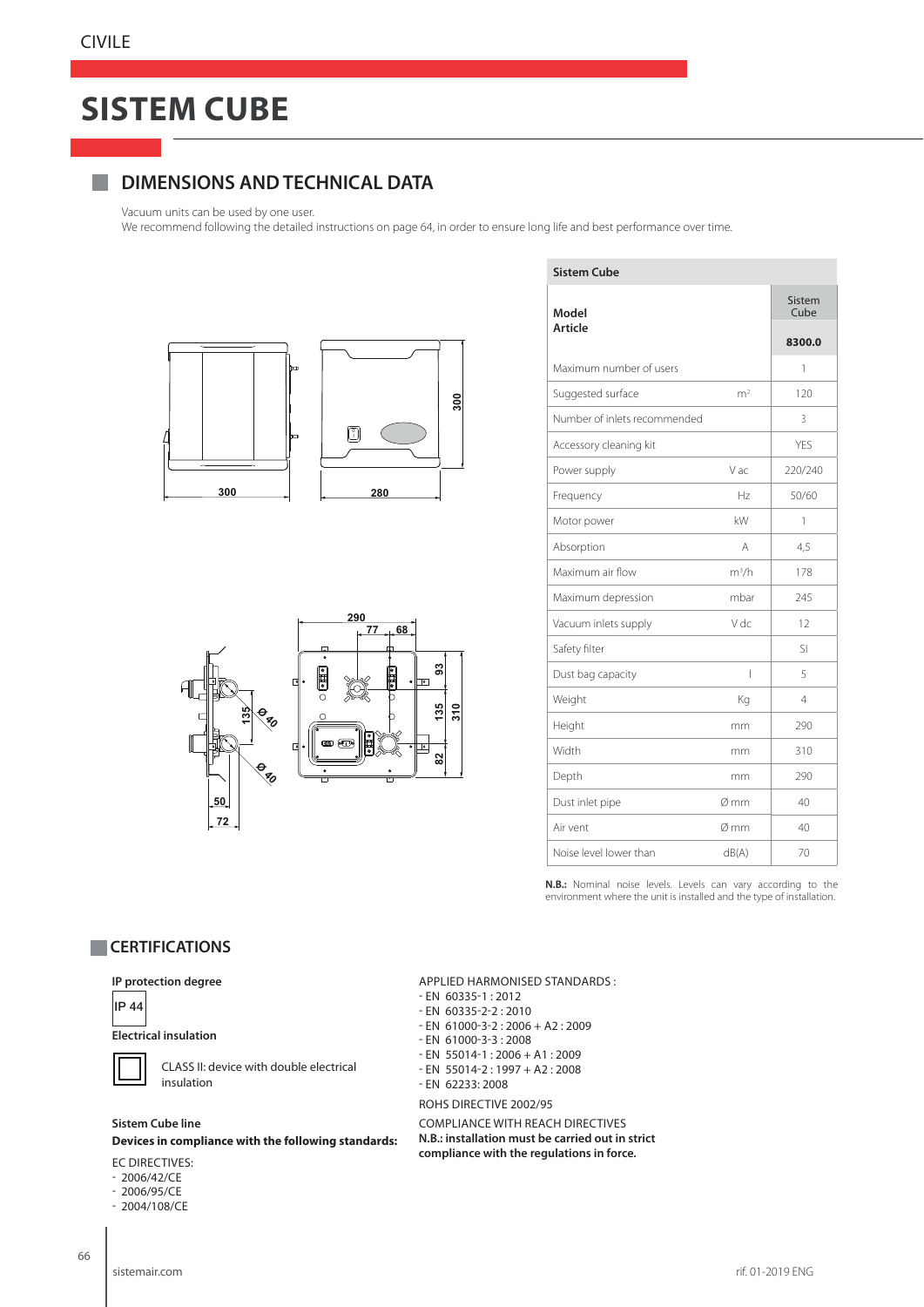### **TECHNICAL FEATURES**

Sistem Cube central vacuum cleaners are made of plastic materials, polypropylene and ABS, giving strength and durability to the structure, with a pleasant aesthetic line.

They are designed and produced in conformity with all regulations in force and European directives but also take into account functionality, power and capacity.

Additional features:

- Polypropylene body.
- Dust filtering bag, capacity 5 litres.
- Soundproof motor compartment (noise level under 70 dB A).
- Pre-installation template with air inlet and air discharge adjustable at 360°.
- Last generation direct cooling motor.
- Water washable safety filter.
- Control board with protection fuse.
- Safety temperature sensor which protects the motor with automatic stop and start.
- Vacuum inlets supply 12 V.
- Possible installation with complete installation kits, Ø 40 mm, with 1, 2 or 3 vacuum inlets.
- Option of connecting a remote wall panel that can be installed with all vacuum units.
- The vacuum unit is supplied with silencer and sleeves for pipe connection.



#### **INSTALLATION**

The vacuum units have a connection with the air discharge in their special template, in order to expel dust particles that the filter cannot hold. They can be placed in technical rooms, basements, under stairs, utility rooms, etc.

Thanks to IP44 insulation level it is possible to install them in the open air, such as balconies protected from bad weather.

It is recommended to identify the best location for the central unit with respect to the system in the design phase, leaving a reasonable space for installation, use and maintenance.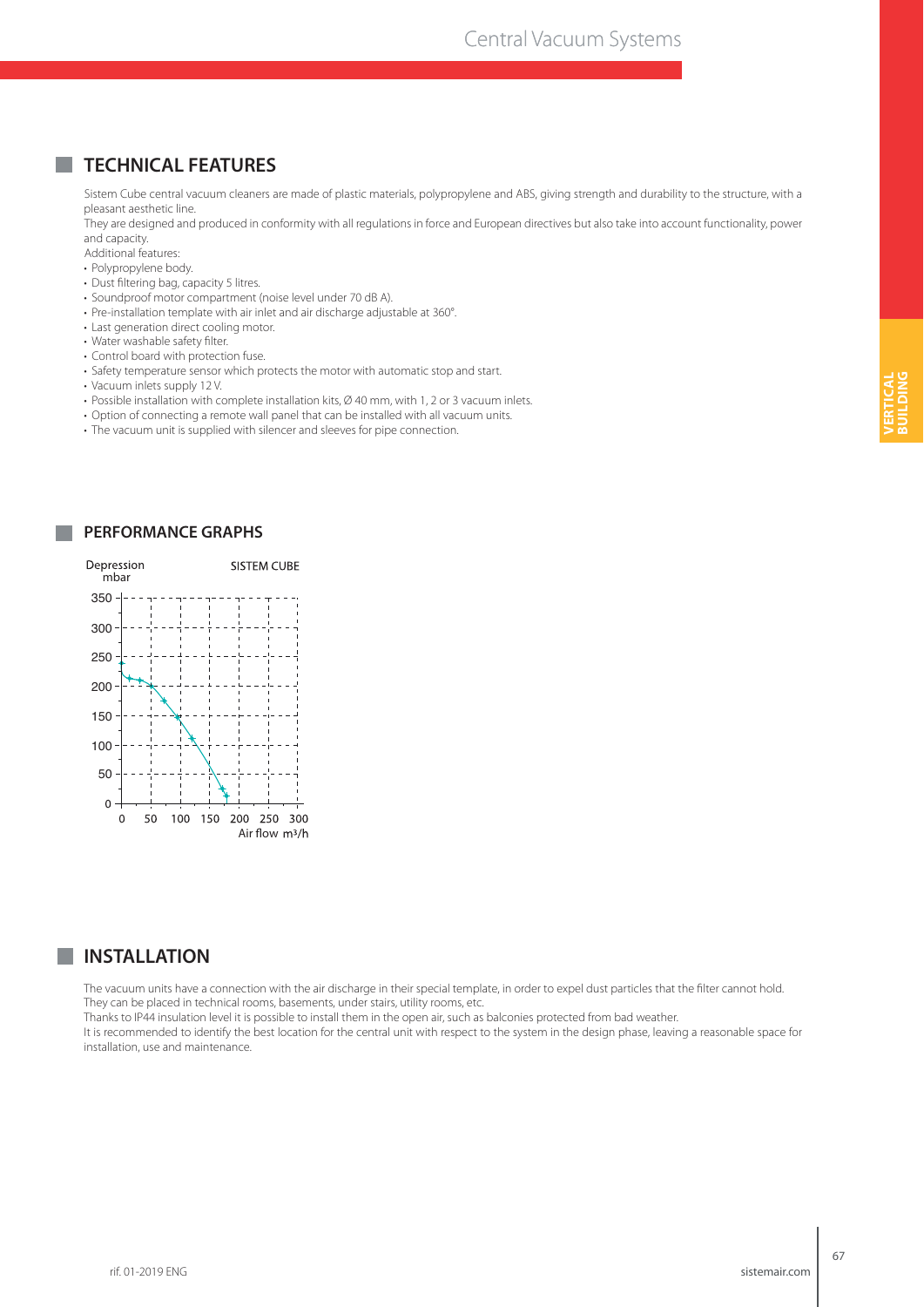# **SISTEM CUBE**

#### **PIPE NETWORK CONNECTION**

Sistem Cube vacuum units are connected to pipe network through the special template with pre-wired electrical connections.



**WARNING:** if the discharge pipe is longer than 5 meters it is necessary to install a larger diameter tube (e.g. 50 mm) in order to reach the optimal conditions for air expulsion.

- 1 Wire the panel connectors to the cables arriving from the template electrical case.
- 2 Screw the panel to the template, paying attention to the centering notch.

#### **TEMPLATE WIRING VACUUM UNIT INSTALLATION**

Vacuum units are connected trough centering pins on the special installation template. This must be securely, permanently fixed to the wall with anchors, taking into account that the total weight to be supported can be significantly heavier than the vacuum unit itself (see technical data).



#### **DUST BAG REPLACEMENT**

Dust bag replacement with Sistem Cube is easy and quick: just lift the cover and remove the paper dust bag from the air vent connection, close the flap and discard.